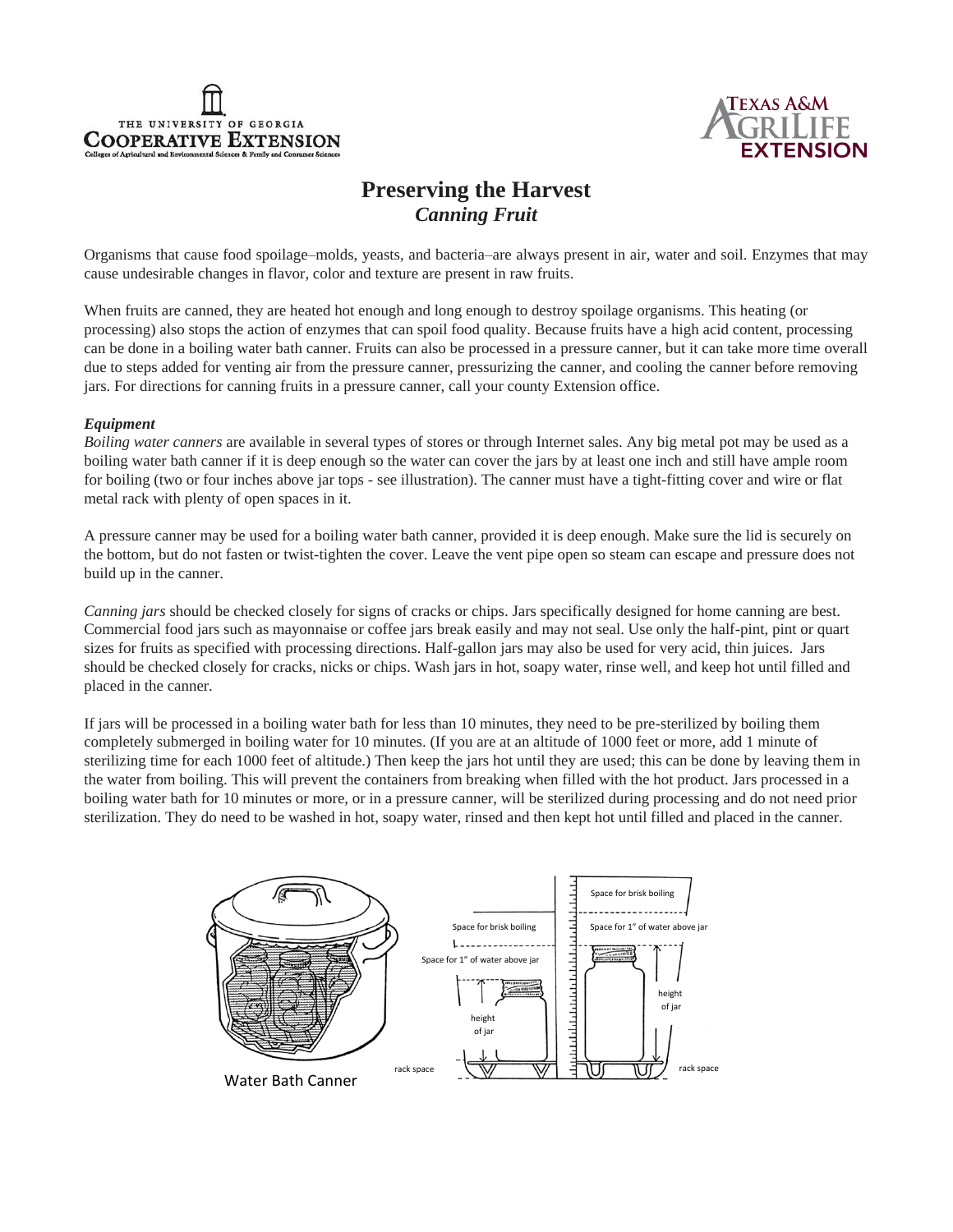*Two-piece metal canning lids* need to be prepared for use. The flat lids can be used only once for sealing new products, but the ring bands can be reused as long as they are in good condition. Pretreat the new flat lids as directed by the manufacturer. Do not reuse lids from commercially canned foods for home canning.



## *Preparing the Fruit*

Choose fresh, firm fruits of best eating quality. The faster you can get them from the garden to the jar, the better. If you buy fruits to can, try to get them from a nearby garden or orchard. For even cooking, sort the fruits for size and ripeness. Rinse and clean all fruits thoroughly, whether or not they are to be pared. Dirt contains some of the bacteria hardest to kill. Do not let fruits soak; they may lose flavor and nutrients. Handle them gently to avoid bruising.

**To prevent darkening** – Some peeled or cut fruits darken when exposed to air. Any of these simple treatments will help prevent darkening.

1. Drop the fruit in a solution made from 1 teaspoon or 3000 mg ascorbic acid (vitamin C) and 1 gallon of water. (Crush tablets thoroughly.)

2. Use a commercial ascorbic acid mixture, available in grocery stores and drug stores, according to instructions on the container. Hold the peeled and cut fruit in one of these solutions until you are ready to heat and/or raw pack the fruit. Then drain the fruit well.

## *Canning Liquids for Fruits*

Fruits may be canned in water, juice or a sweet syrup. The sweet syrup helps the fruit hold its shape, color and flavor but does not preserve the fruit. Directions for canning each fruit will specify the canning liquid that is usually most popular or that results in a finished product most like the commercially-canned fruit. Most canning liquids contain sugar. However, you may want to experiment. You may be pleased with a water, juice or lighter syruppacked product.

**Syrup Packs –** Sugar syrup is made by mixing water or juice extracted from some of the fruit (see "Juice Packs") with sugar. The mixture is heated to dissolve the sugar and is kept very hot until ready for use. Choose one of the syrups given in the chart below, to suit the sweetness of the fruit and your own taste.

**Juice Packs –** Commercial unsweetened apple juice, pineapple juice or white grape juice make good packing liquids for many fruits. These may be used as is or diluted with water. Juice can also be extracted from some of the fruit that is being canned or from fresh apples, pineapple or white grapes.

*To extract juice* **–** Thoroughly crush ripe but food quality fruit. Heat to simmering over low heat. Let drip through cheesecloth or a jelly bag.

## *Artificial Sweeteners*

These non-sugar sweeteners will only add sweetness to the canned fruit. The texture and other preserving aspects of a sugar syrup will not be provided. The result would be like canning in water except for the additional sweetness contributed by the sweetener. It is best to add many of

| <b>Type of</b><br>syrup | Percent<br>$sugar*$ | Cups of Sugar**<br><b>Per Quart of Liquid</b> | <b>Yield of Syrup</b><br>in $Cups^*$ | <b>How Syrup is used Commercially</b>                                                       |
|-------------------------|---------------------|-----------------------------------------------|--------------------------------------|---------------------------------------------------------------------------------------------|
| Very light              | 10%                 | $\frac{1}{2}$                                 | $4\frac{1}{2}$                       |                                                                                             |
| Light                   | 20%                 |                                               | $4\frac{3}{4}$                       | Very sweet fruit                                                                            |
| Medium                  | 30%                 | $\frac{3}{4}$                                 |                                      | Sweet apples, sweet cherries, berries, grapes                                               |
| Heavy                   | 40%                 | $2\frac{3}{4}$                                | 51/3                                 | Tart apples, apricots, sour cherries,<br>gooseberries, nectarines, peaches, pears,<br>plums |
| Very Heavy              | 50%                 | 4                                             | h                                    | Very sour fruit                                                                             |

## **Syrups for Use in Canning Fruits**

\* Approximate.

 \*\* In general, up to one-half of the sugar may be replaced by corn syrup or mild flavored honey. A larger proportion of corn syrup may be used if a very bland, light-colored type is selected.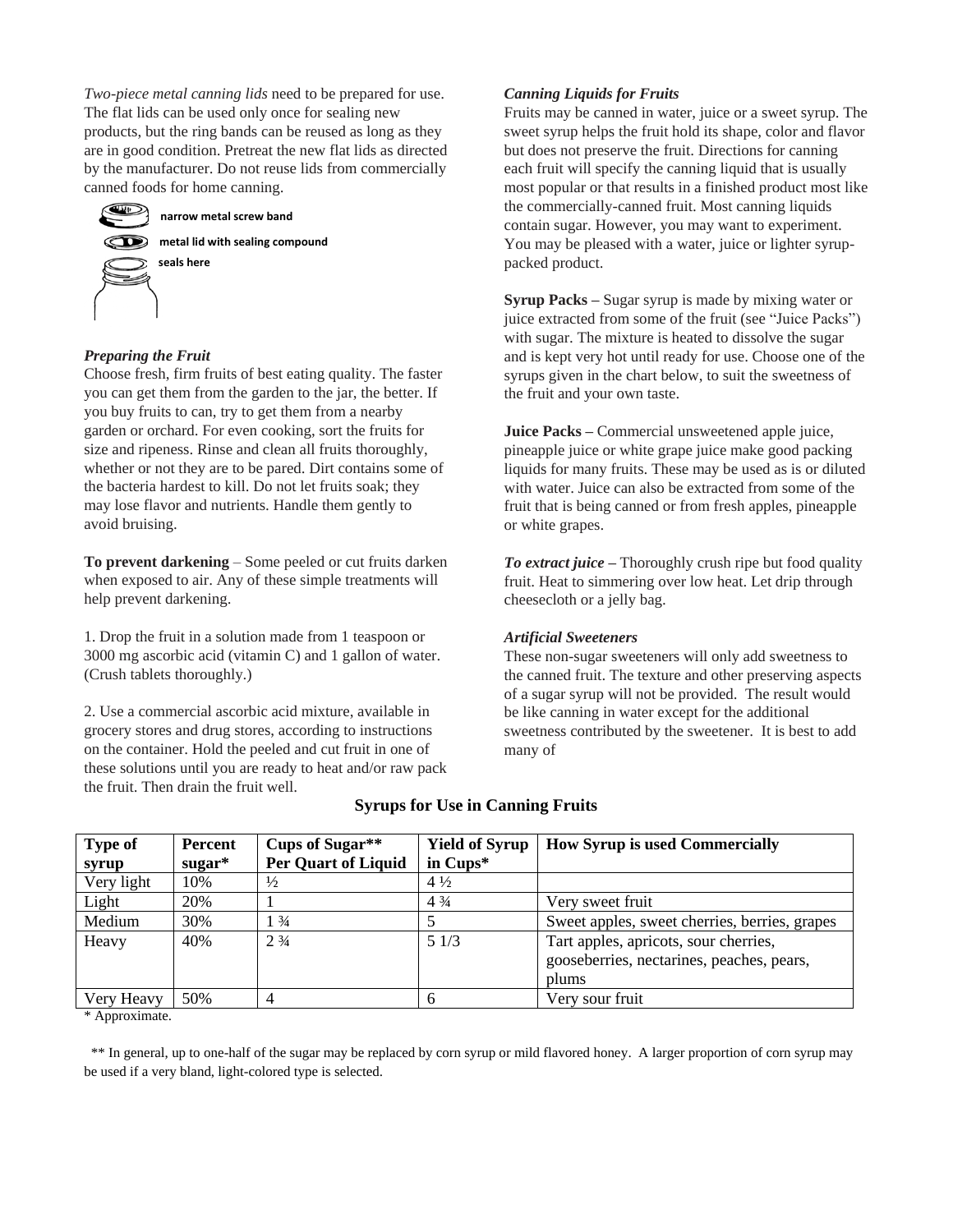these just before serving the fruit. Saccharin-based sweeteners can turn bitter during processing. Aspartamebased sweeteners lose their sweetening power during processing. Granular sucralose, however, can be used for sweetening the water used to cover fruits when canning. Some people may notice an aftertaste in the canned fruits, but for people used to sucralose sweetening, the aftertaste may not be an issue. It may be preferable to try less than a full one-to-one measured substitution when replacing sugar in canning syrups; many people are satisfied with using one-half the amount of sugar in a medium syrup recipe measured as sucralose. More sweetening can always be added when you serve the finished product if it is not sweet enough. You can increase the amount of sucralose the next time you can if you desire additional sweetness.

#### *Filling the Jars*

Fruits may be packed raw into jars or preheated and packed hot. Read the directions for each fruit to determine which methods may be used. Remember, have the clean or pre-sterilized jars hot to prevent breakage as they are filled.

**To raw pack –** Put prepared raw fruits into jars and cover with very- or boiling-hot syrup, juice or water. Most raw fruits should be packed tightly into the jars because they shrink during processing.

**To hot pack –** Heat prepared fruits in syrup, water or juice before packing. Pack hot food loosely. Food should be at or near boiling temperature when it is packed unless specific directions indicate another preparation.

For either pack, use enough syrup, water or juice to fill around the solid food in the jar and to cover the food. See directions for each fruit for the correct amount of headspace to leave between the top of the food and the top of the jar. This headspace is important for obtaining a good seal.



#### *Closing the Jars*

To remove any trapped air bubbles, slide a non-metallic (eg., plastic) spatula between the food and obtain the proper headspace. Wipe the jar rim with a clean damp paper towel to remove any food particles or liquids. Place the flat lid prepared according to the manufacturer's directions on the filled jar. Screw the metal ring band down fingertip tight.

#### *To Process Fruits*

\* Fill the canner at least half full with clean hot water. Enough water is needed so that the level will be 1-2 inches over the tops of the jars after they are added. Center the canner over the burner and preheat the water to about 180°F (simmering) for hot packs and hot but not yet simmering (about 140°F) for raw packs.

\* Using a canning jar lifter, place filled jars on a rack in the canner containing hot or simmering water. Make sure the jar lifter is securely positioned below the neck of the jar and ring band and keep the jar upright at all times. Tilting the jar could cause food or covering liquid to spill into the sealing area of the lid.

\* Add boiling water if needed to bring water to a level one or two inches over the top of the jars, pouring it between the jars and not directly on them. Put the cover on the canner. Turn the burner to its highest heat setting and bring the water in the canner to a full boil.

\* When the water in the canner comes to a rolling boil, start to count processing time. Boil gently and steadily for the time recommended for the food being canned. Add boiling water during processing if it's needed to keep jars covered. If the water stops boiling at any time during the process, bring the water back to a boil and begin the timing of the process over, from the beginning.

\* When the jars have been processed for the recommended time, turn off the heat and remove the canner lid. Turn the lid so the steam escapes away from your face. Wait 5 minutes before removing jars.

\* Using a jar lifter, remove the jars, being careful not to tilt them. Carefully place the jars right side up on a rack or dry towels to prevent jars from breaking on contact with a cold surface. Leave at least one inch of space between jars during cooling.

\* Allow the jars to cool undisturbed, away from drafts, for 12 to 24 hours. Do not tighten ring bands on the lids or push down on the center of the lid until the lid is completely cooled. Even if a popping sound is heard as lids seal, leave the jar and lid untouched until completely cool.

#### *Day-After-Canning Jobs*

Test the seal on the jar lids. Press flat metal lids at the center. They should be slightly concave and not move. Ring bands should be removed from thoroughly cooled jars; wash and dry them so they will be in good condition after storing. Wash food residue from the jars and rinse. Label sealed jars with contents and date.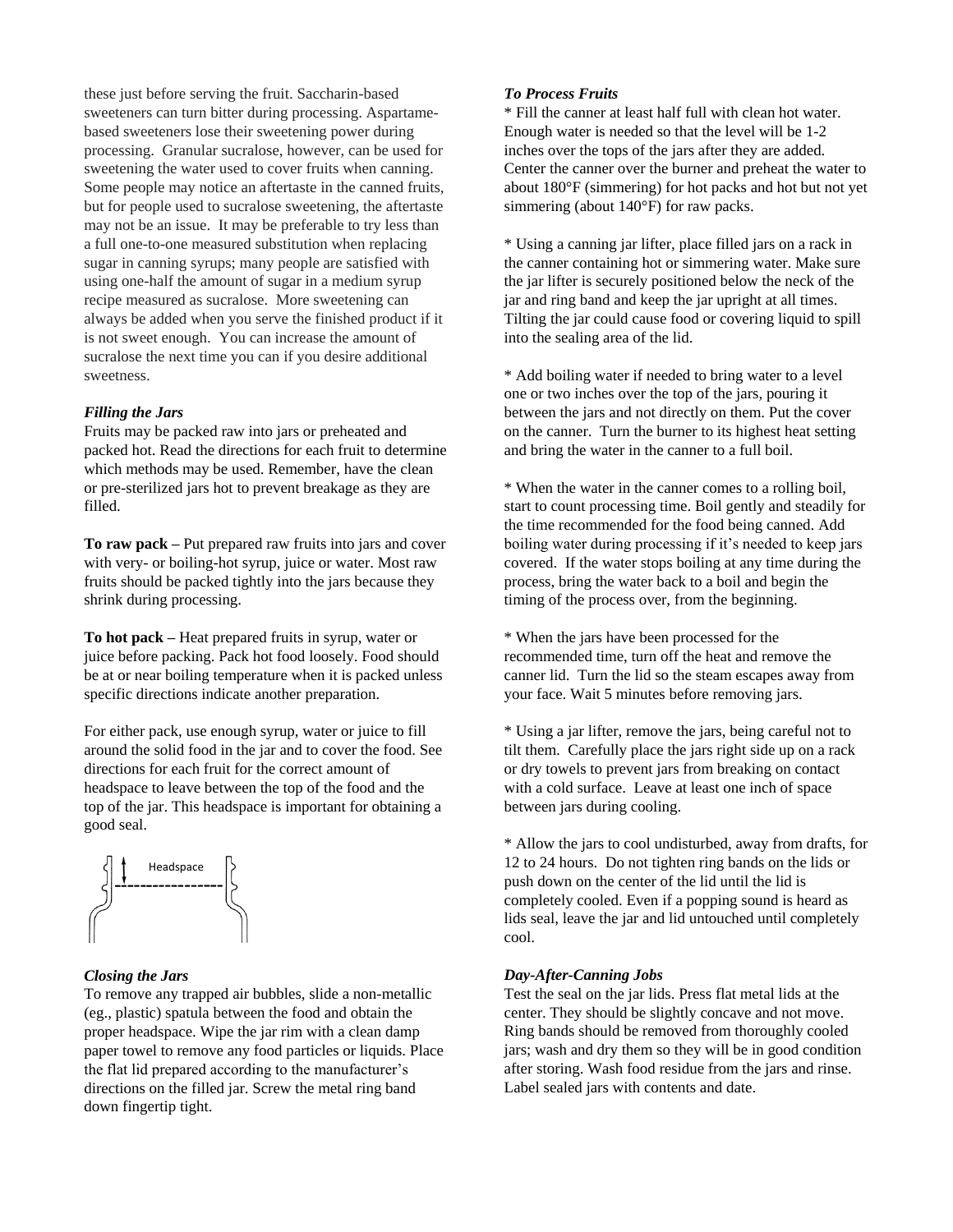Store the canned food in a cool, dry place. Stored properly, canned fruits should retain their high quality for about one year.

Treat unsealed jars of food as fresh. The food can be eaten immediately, refrigerated, frozen or recanned. If you recan the food, the whole processing time must be repeated.

#### *On Guard Against Spoilage*

Do not taste or use food that shows any signs of spoilage. Look closely at all jars before opening them. A bulging lid or leaking jar is a sign of spoilage. When you open a jar, look for other signs such as spurting liquid, an off odor or mold. Dispose of all spoiled canned fruit in a place where it will not be eaten by children or pets.

## **Directions for Canning Fruits**

## **Preparation methods and processing Times for Canning in a Boil Water Bath**

**Caution! Altitude Adjustments**: The processing times given here are those recommended for altitudes of 0-1000 feet. If you are canning at an altitude over 1000 feet, see the last page for adjusted processing times. **DO NOT DECREASE** the processing times given.

| Fruit          | Pack | Preparation                                                                                                                                  |                 | <b>Processing Time (Minutes)</b> |  |
|----------------|------|----------------------------------------------------------------------------------------------------------------------------------------------|-----------------|----------------------------------|--|
| Apple juice    | Hot  | For best results, buy fresh juice from a local cider maker within 24<br>hours after it has been pressed or press your own. Refrigerate juice | Pints<br>Quarts | 5<br>5                           |  |
|                |      | for 24 to 48 hours. Without mixing, carefully pour off clear liquid                                                                          | Half-           | 10                               |  |
|                |      | and discard sediment. Strain clear liquid through a paper coffee                                                                             | gallon          |                                  |  |
|                |      | filter or double layer of damp cheesecloth. Sterilize jars. Heat juice,                                                                      |                 |                                  |  |
|                |      | stirring occasionally, until juice begins to boil. Pour into hot jars,                                                                       |                 |                                  |  |
|                |      | leaving 1/4 inch headspace.                                                                                                                  |                 |                                  |  |
|                |      |                                                                                                                                              |                 |                                  |  |
| Apples         | Hot  | Make a very light, light or medium syrup. Wash, peel, core and slice                                                                         | Pints           | 20                               |  |
|                |      | apples. Treat to prevent darkening. Remove sliced applies from                                                                               | Quarts          | 20                               |  |
|                |      | anti-darkening solution, drain and place in a large saucepan. Add 1                                                                          |                 |                                  |  |
|                |      | pint syrup, water or juice per 5 pounds apples. Boil 5 minutes,                                                                              |                 |                                  |  |
|                |      | stirring occasionally. Pack hot applies into hot jars, leaving 1/2 inch<br>headspace. Fill jar to $\frac{1}{2}$ inch from top with hot syrup |                 |                                  |  |
|                |      |                                                                                                                                              |                 |                                  |  |
| Applesauce     | Hot  | Wash, peel and core apples. Treat to prevent darkening. Remove                                                                               | Pints           | 15                               |  |
|                |      | slices from anti-darkening solution and place drained slices in an 8-                                                                        | Quarts          | 20                               |  |
|                |      | to 10-quart pot. Add 1/2 cup water. Stirring occasionally to prevent                                                                         |                 |                                  |  |
|                |      | burning, heat quickly and cook until tender (5 to 20 minutes,                                                                                |                 |                                  |  |
|                |      | depending on maturity and variety). Press through a sieve or food                                                                            |                 |                                  |  |
|                |      | mill, if desired. If you prefer chunk-style sauce, omit the pressing                                                                         |                 |                                  |  |
|                |      | step. If desired, add 1/8 cup sugar per quart of sauce. Reheat sauce                                                                         |                 |                                  |  |
|                |      | to boiling. Pack into hot jars, leaving 1/2-inch headspace.                                                                                  |                 |                                  |  |
| Apricots       |      | Follow directions and processing times for peaches.                                                                                          |                 |                                  |  |
| <b>Berries</b> |      | Berries may be canned in water, juice or syrup. Prepare and heat the                                                                         |                 |                                  |  |
| (except        |      | liquid of your choice. Wash, drain, cap and stem if necessary. For                                                                           |                 |                                  |  |
| strawberries   |      | gooseberries, snip off heads and tails with scissors.                                                                                        |                 |                                  |  |
| and            |      |                                                                                                                                              |                 |                                  |  |
| cranberries)   | Hot  | Use this method for blueberries, currants, elderberries, gooseberries                                                                        | Pints           | 15                               |  |
|                |      | and huckleberries. Heat to boiling, about 1 gallon of water for each                                                                         | Quarts          | 20                               |  |
|                |      | pound of berries. Blanch berries in boiling water for 30 seconds.                                                                            |                 |                                  |  |
|                |      | Drain. Place 1/2 cup of hot syrup, juice or water in each hot jar. Pack                                                                      |                 |                                  |  |
|                |      | hot berries into hot jars, leaving 1/2-inch headspace. Fill jars to 1/2                                                                      |                 |                                  |  |
|                |      | inch from the top with more hot syrup, juice, or water.                                                                                      |                 |                                  |  |
|                | Raw  | Use this method for any of the berries. Place 1/2 cup of hot syrup,                                                                          | Pints           | 15                               |  |
|                |      | juice or water in each hot jar. Fill jars to 1/2 inch from the top with                                                                      | <b>Ouarts</b>   | 20                               |  |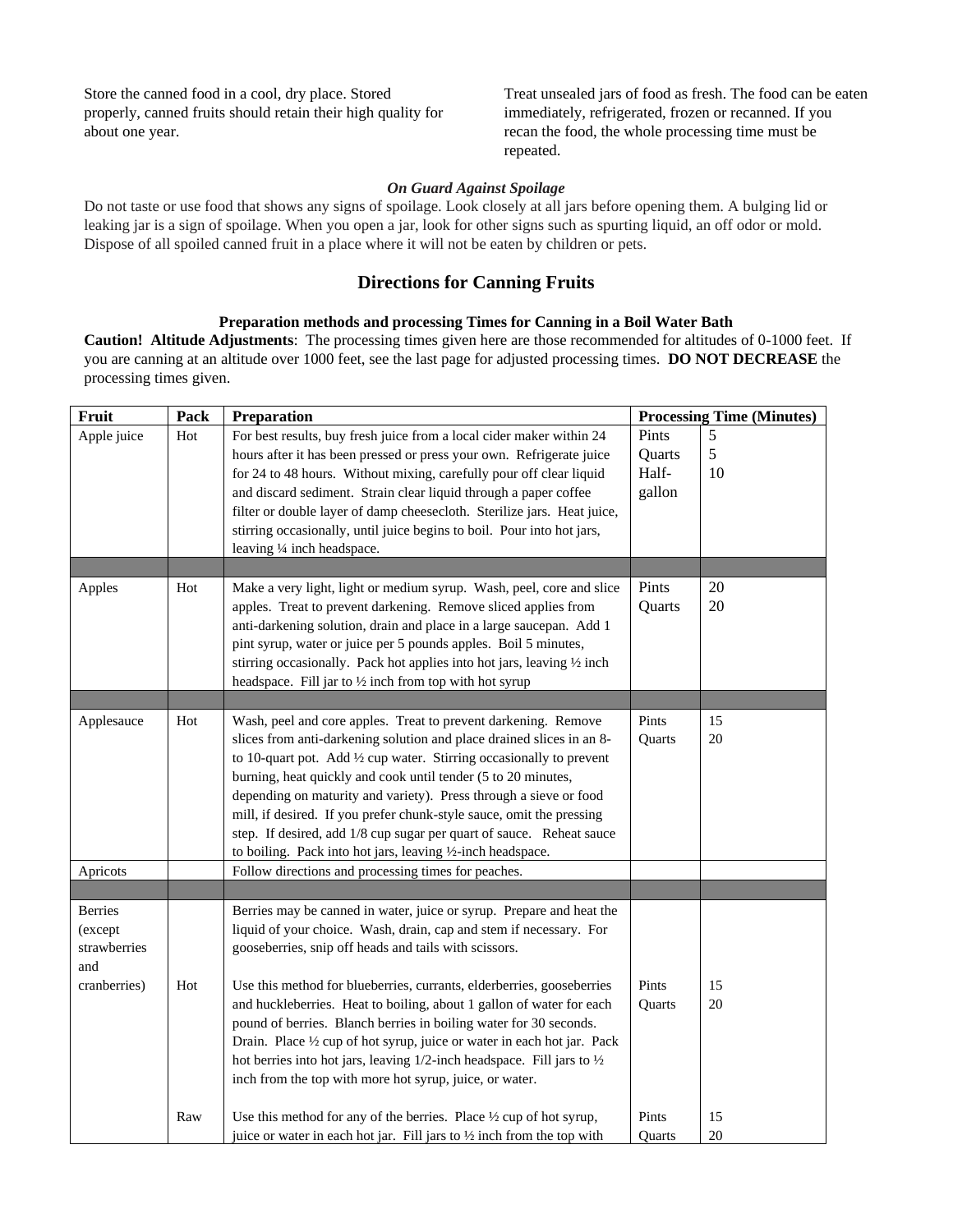|             |     | raw berries, shaking gently while filling. Add more hot syrup, juice<br>or water, leaving 1/2-inch headspace.                                                                                                                                                                                                                                                                                                                                                                                                                 |                 |              |
|-------------|-----|-------------------------------------------------------------------------------------------------------------------------------------------------------------------------------------------------------------------------------------------------------------------------------------------------------------------------------------------------------------------------------------------------------------------------------------------------------------------------------------------------------------------------------|-----------------|--------------|
|             |     |                                                                                                                                                                                                                                                                                                                                                                                                                                                                                                                               |                 |              |
| Cherries    |     | Stem and wash cherries. Remove pits if desired. If pitted, treat to<br>prevent darkening. If cherries are canned unpitted, prick the skins on<br>opposite sides with a clean needle to prevent splitting. Cherries may<br>be canned in water, apple juice, white grape juice or syrup. Heat to<br>boiling the liquid of your choice.                                                                                                                                                                                          |                 |              |
|             | Hot | In a large sauce pan add $\frac{1}{2}$ cup water, juice or syrup to each quart of<br>drained fruit. Bring to a boil. Pack cherries in hot jars, leaving 1/2-<br>inch headspace. Fill jar to $\frac{1}{2}$ inch from top with hot liquid.                                                                                                                                                                                                                                                                                      | Pints<br>Quarts | 15<br>20     |
|             | Raw | Add $\frac{1}{2}$ cup hot water, juice or syrup to each hot jar. Fill jars to $\frac{1}{2}$<br>inch from the top with drained cherries, shaking down gently as you<br>fill. Add more hot liquid, leaving 1/2 inch headspace.                                                                                                                                                                                                                                                                                                  | Pints<br>Quarts | 25<br>25     |
|             |     |                                                                                                                                                                                                                                                                                                                                                                                                                                                                                                                               |                 |              |
| Fruit puree | Hot | <b>CAUTION:</b> These recommendations are <b>NOT</b> to be used with<br>Asian pears, figs, tomatoes, cantaloupe and other melons, papaya,<br>ripe mango or coconut.                                                                                                                                                                                                                                                                                                                                                           |                 |              |
|             |     | Stem, wash, drain, peel and remove pits, if necessary. Measure fruit<br>into large saucepan, crushing slightly. If desired. Add 1 cup hot<br>water for each quart of fruit. Cook slowly until fruit is soft, stirring<br>frequently. Press through sieve or food mill. If desired, add sugar to<br>taste. Reheat pulp to boiling. If sugar was added, boil until it<br>dissolves. Pack puree into hot jars, leaving 1/4-inch headspace.                                                                                       | Pints<br>Quarts | 15<br>15     |
|             |     |                                                                                                                                                                                                                                                                                                                                                                                                                                                                                                                               |                 |              |
| Peaches     |     | Peaches can be packed in very light, light or medium syrup. They<br>can also be packed in water, apple juice or white grape juice.<br>Prepare the liquid and keep it hot. Dip fruit in boiling water for 30 to<br>60 seconds until the skins loosen. Dip quickly in cold water and slip<br>off the skins. Cut in half, remove the pits and slice if desired. Treat<br>to prevent darkening.                                                                                                                                   |                 |              |
|             | Hot | Remove slices from anti-darkening solution and drain well. In a<br>large saucepan heat the drained fruit in syrup, water or juice to a boil.<br>Pack hot fruit into hot jars leaving 1/2-inch headspace. When packing<br>halves, place them cut side down. Fill jars to $\frac{1}{2}$ inch from the top<br>with hot liquid.                                                                                                                                                                                                   | Pints<br>Quarts | 20<br>25     |
|             | Raw | Remove slices from the anti-darkening solution and drain well. Pack<br>raw fruit into hot jars, leaving 1/2-inch headspace. When packing<br>halves, place them cut side down. Fill jars with hot liquid, to 1/2 inch<br>from the top.                                                                                                                                                                                                                                                                                         | Pints<br>Quarts | 25<br>30     |
|             |     |                                                                                                                                                                                                                                                                                                                                                                                                                                                                                                                               |                 |              |
| Pears       | Hot | Prepare a very light, light or medium syrup or heat apple juice, white<br>grape juice or water. Wash and peel pears; cut lengthwise in halves<br>and remove core. A melon baller or metal measuring spoon is<br>suitable for coring pears. Treat to prevent darkening. Remove slices<br>from the anti-darkening solution; drain well. Boil drained pears 5<br>minutes in syrup, juice or water. Pack hot pears into hot jars, leaving<br>$\frac{1}{2}$ -inch headspace. Fill jars to $\frac{1}{2}$ inch from top with liquid. | Pints<br>Quarts | 20<br>$25\,$ |